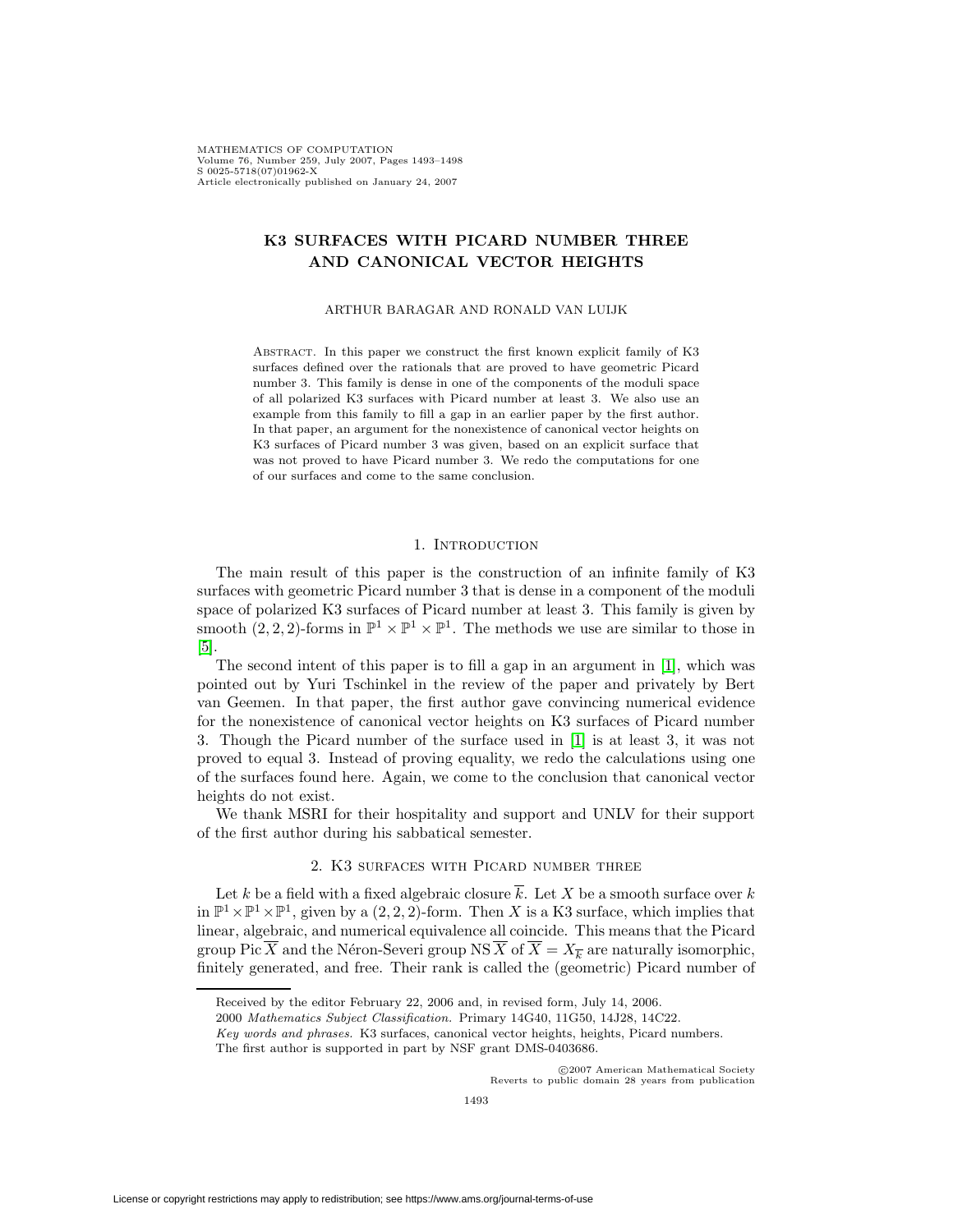X. By the Hodge Index Theorem, the intersection pairing gives this group the structure of a lattice with signature  $(1, \text{rk}\,\text{NS}\,\overline{X} - 1)$ . For detailed definitions of all these notions, see [\[5\]](#page-5-0). Note however, that in this paper the Picard number always refers to the geometric Picard number.

For  $i = 1, 2, 3$ , let  $\pi_i : X \to \mathbb{P}^1$  be the projection from X to the *i*-th copy of  $\mathbb{P}^1$ in  $\mathbb{P}^1 \times \mathbb{P}^1 \times \mathbb{P}^1$ . Let  $D_i$  denote the divisor class represented by a fiber of  $\pi_i$ . We find  $D_i \cdot D_j = 2$  for  $i \neq j$  and since any two different fibers of  $\pi_i$  are disjoint, we have  $D_i^2 = 0$ . It follows that the intersection matrix  $[D_i \cdot D_j]_{i,j}$  has rank 3, so the  $D_i$  generate a subgroup of the Néron-Severi group NS( $\overline{X}$ ) of rank 3. Our goal is to find explicit examples for which the rank of  $NS(\overline{X})$  equals 3.

Let x, y, and z denote the affine coordinates of  $\mathbb{A}^1$  inside the three copies of  $\mathbb{P}^1$ in  $\mathbb{P}^1 \times \mathbb{P}^1 \times \mathbb{P}^1.$  Set

$$
G_1 = -y^2z^2 + 3y^2z + 2y^2 - 2yz^2 + 3yz + 3y + 2z^2 + 2z - 1,
$$
  
\n
$$
G_2 = 2y^2z^2 + 3y^2z + 3y^2 + 2yz^2 + 2yz + 3z^2 + z + 2,
$$
  
\n
$$
G_3 = y^2z + y^2 + y + z^2 + z,
$$
  
\n
$$
L_1 = yz - y - z,
$$
  
\n
$$
L_2 = yz + 1.
$$

<span id="page-1-0"></span>**Theorem 2.1.** For any  $H \in \mathbb{Z}[x, y, z]$  with degree at most 2 in each of x, y, and z, the surface  $Y \subset \mathbb{P}^1 \times \mathbb{P}^1 \times \mathbb{P}^1$  with affine equation

$$
G_1x^2 + G_2x + 3G_3 - 2L_1L_2 = 6H
$$

is a smooth K3 surface. The Picard number of  $Y_{\overline{\mathbb{Q}}}$  equals 3.

Remark 2.2. A surface in  $\mathbb{P}^1 \times \mathbb{P}^1 \times \mathbb{P}^1$  given by a  $(2, 2, 2)$ -form F is determined by the coefficients of 27 monomials. Since the equation  $F = 0$  is homogeneous, this gives a 26-dimensional family of K3 surfaces. After dividing out by the 3-dimensional automorphism groups of the three copies of  $\mathbb{P}^1$ , this leaves a 17-dimensional family of isomorphism classes. Note that the dimension of the moduli space of polarized K3 surfaces whose Néron-Severi group contains a prescribed lattice of rank  $\rho$  equals 20−ρ. For the lattice  $\Lambda$  of rank  $\rho = 3$  generated by the  $D_i$  as described above, this reflects the fact that the family of smooth surfaces in  $\mathbb{P}^1 \times \mathbb{P}^1 \times \mathbb{P}^1$  given by  $(2, 2, 2)$ forms contains an open subset that is birationally equivalent with the moduli space of K3 surfaces X together with an embedding of the lattice  $\Lambda$  into NSX. The freedom of choice for H shows that the surfaces of Theorem [2.1](#page-1-0) form a set that is dense in this moduli space in both the Zariski and the real analytic topology.

To bound the Picard number, we use the method described in [\[5\]](#page-5-0). We first state some results and notation that we will use. Let  $X$  be any smooth surface over a number field K and let  $\mathfrak p$  be a prime of good reduction with residue field k. Let  $\mathfrak X$ be an integral model for X over the localization  $\mathcal{O}_{p}$  of the ring of integers  $\mathcal{O}$  of K at  $\mathfrak p$  for which the reduction is smooth. Let  $k'$  be any extension field of k. Then by abuse of notation we will write  $X_{k'}$  for  $\mathfrak{X} \times_{\text{Spec } \mathcal{O}_{\mathfrak{p}}} \text{Spec } k'.$ 

<span id="page-1-1"></span>**Proposition 2.3.** Let X be a smooth surface over a number field K and let  $\mathfrak{p}$  be a prime of good reduction with residue field k. Let l be a prime not dividing  $q = #k$ . Let F denote the automorphism on  $H^2_{\text{\'et}}(X_{\overline{k}}, \mathbb{Q}_l)(1)$  induced by q-th power Frobenius.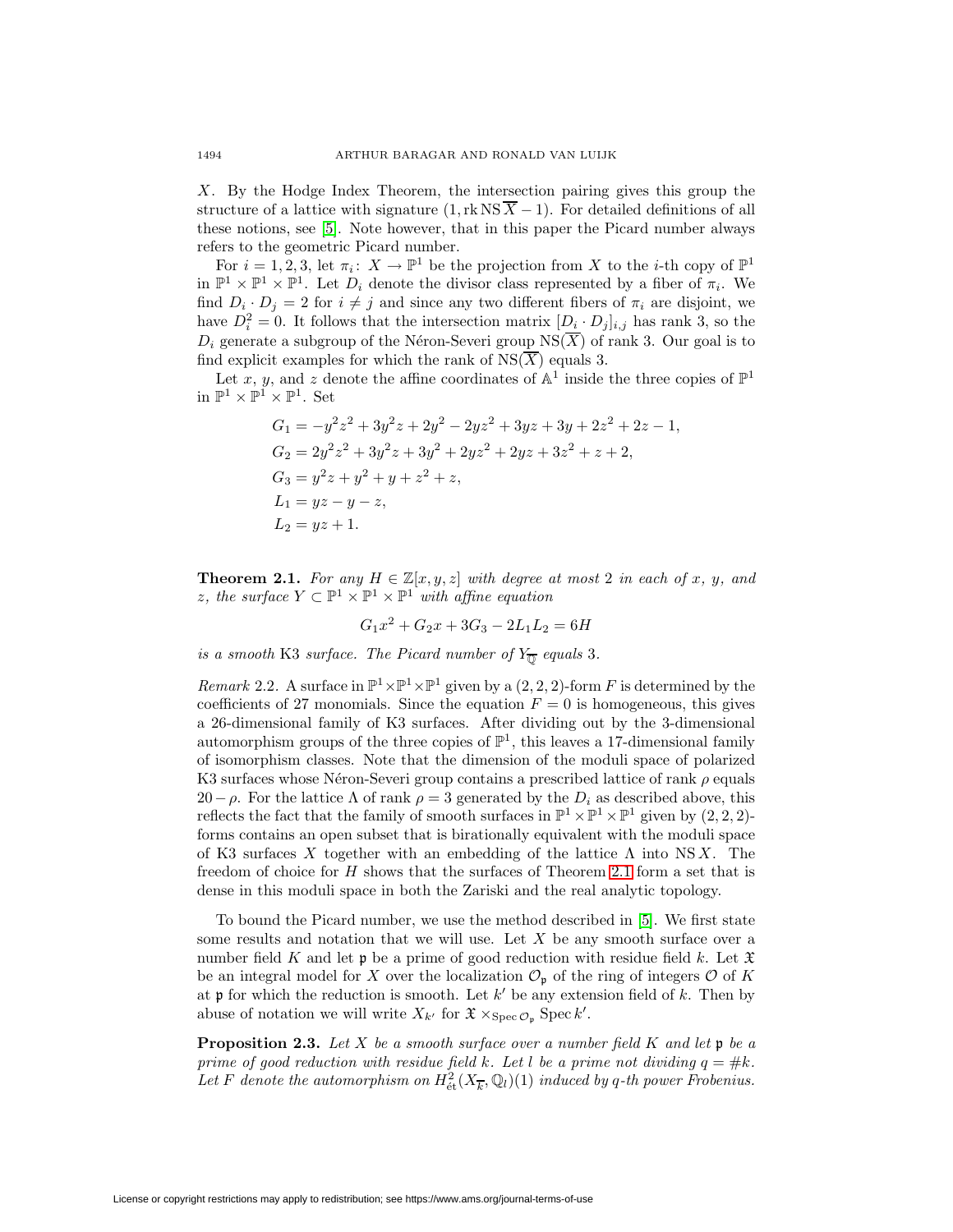Then there are natural injections

$$
NS(X_{\overline{K}}) \otimes \mathbb{Q}_l \hookrightarrow NS(X_{\overline{k}}) \otimes \mathbb{Q}_l \hookrightarrow H^2_{\text{\'et}}(X_{\overline{k}}, \mathbb{Q}_l)(1),
$$

that respect the intersection pairing and the action of Frobenius, respectively. The rank of  $NS(X_{\overline{k}})$  is at most the number of eigenvalues of F that are roots of unity, counted with multiplicity.

Proof. See [\[4\]](#page-5-2), Prop. 6.2 and Cor. 6.4. Note that in the referred corollary, Frobenius acts on the cohomology group  $H^2_{\text{\'et}}(X_{\overline{k}},\mathbb{Q}_l)$  without a twist. Therefore, the eigenvalues are scaled by a factor q.

*Proof of Theorem* [2.1](#page-1-0). Fix a polynomial  $H$  and the corresponding surface  $Y$  as in Theorem [2.1.](#page-1-0) We write  $Y_p$  and  $\overline{Y}_p$  for  $Y_{\mathbb{F}_p}$  and  $Y_{\overline{\mathbb{F}}_p}$ , respectively. Note that  $Y_p$  does not depend on H for  $p = 2$  and  $p = 3$ . One easily checks that  $Y_p$  is smooth for  $p = 2, 3$ , so Y itself is smooth and Y has good reduction at 2 and 3. Since Y is a smooth surface in  $\mathbb{P}^1 \times \mathbb{P}^1 \times \mathbb{P}^1$  given by a  $(2, 2, 2)$ -form, it is a K3 surface. Both  $Y_2$  and  $Y_3$  contain a fourth divisor class that is linearly independent of the earlier described classes  $D_i$  for  $i = 1, 2, 3$ . On  $Y_2$  we have the curve  $C_2$  parameterized by  $([x : 1], [1 : 0], [1 : 1]).$  On  $Y_3$  we have the curve  $C_3$  given by  $x = L_1 = 0$ . For  $p = 2, 3$ , let  $\Lambda_p$  denote the sublattice of the Néron-Severi group of  $\overline{Y}_p$  generated by  $D_1, D_2, D_3$ , and  $C_p$ . The intersection matrices associated to the sequences of classes  $\{D_1, D_2, D_3, C_2\}$  and  $\{D_1, D_2, D_3, C_3\}$  are

|                                                                                  |  |      |     |               | $\begin{bmatrix} 0 & 2 & 2 \end{bmatrix}$              |              | $\begin{matrix}0\end{matrix}$                |  |
|----------------------------------------------------------------------------------|--|------|-----|---------------|--------------------------------------------------------|--------------|----------------------------------------------|--|
|                                                                                  |  |      |     |               | $\begin{vmatrix} 2 & 0 & 2 \\ 2 & 2 & 0 \end{vmatrix}$ |              |                                              |  |
|                                                                                  |  |      | and |               |                                                        |              |                                              |  |
| $\begin{bmatrix} 0 & 2 & 2 \\ 2 & 0 & 2 \\ 2 & 2 & 0 \\ 1 & 0 & 0 \end{bmatrix}$ |  | $-2$ |     | $\mid 0 \mid$ |                                                        | $\mathbf{1}$ | $\begin{bmatrix} 1 \\ 1 \\ -2 \end{bmatrix}$ |  |

so  $\Lambda_2$  and  $\Lambda_3$  have discriminants  $-28$  and  $-32$ , respectively. We will now show that the Picard numbers of  $\overline{Y}_2$  and  $\overline{Y}_3$  both equal 4. Almost all fibers of the fibration  $\pi_1$  are smooth curves of genus 1. Using MAGMA, we counted the number of points over small fields fiber by fiber. The total numbers of points are given in Table [1.](#page-2-0) The Lefschetz Trace Formula relates the number of  $\mathbb{F}_{p^n}$ -rational points on  $Y_p$  to the traces of the  $p^n$ -th power Frobenius acting on  $H^i_{\text{\'et}}(\overline{Y}_p, \mathbb{Q}_l)(1)$  for  $i = 0, \ldots, 4$ 

<span id="page-2-0"></span>Table 1. Number of points over some finite fields.

| $\overline{n}$ | $\# Y_2(\mathbb{F}_{2^n})$ | $\#Y_3(\mathbb{F}_{3^n})$ |
|----------------|----------------------------|---------------------------|
| $\mathbf{1}$   | 13                         | 17                        |
| $\overline{2}$ | 25                         | 107                       |
| 3              | 85                         | 848                       |
| 4              | 289                        | 6719                      |
| 5              | 1153                       | 60632                     |
| 6              | 4273                       | 536564                    |
| 7              | 16897                      | 4793855                   |
| 8              | 65025                      | 43091783                  |
| 9              | 266305                     | 387501194                 |
| 10             | 1050625                    |                           |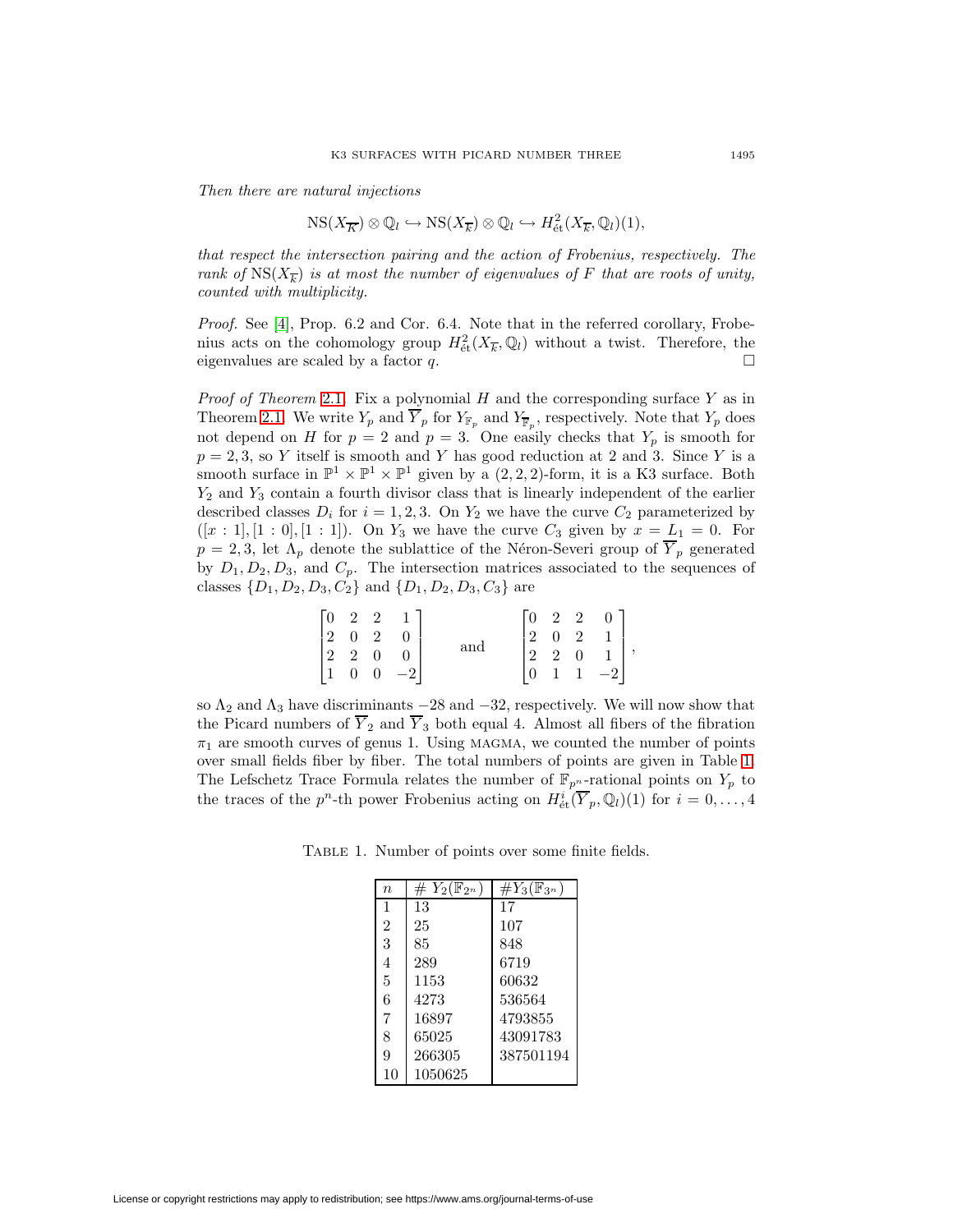$$
\#Y_p(\mathbb{F}_{p^n}) = \sum_{i=0}^4 (-p^{n/2})^i \cdot \left(\text{trace of } p^n\text{-th power Frobenius on } H^i_{\text{\'et}}(\overline{Y}_p, \mathbb{Q}_l)(1)\right).
$$

Normally this is phrased in terms of the cohomology groups without the twist. For K3 surfaces we have dim  $H^{i} = 1, 0, 22, 0, 1$  for  $i = 0, 1, 2, 3, 4$ , respectively. Since the action for  $i \neq 2$  is trivial, from the numbers in Table [1](#page-2-0) we can compute the traces of powers of the automorphism  $F_p$  on  $H^2_{\text{\textup{\'et}}}(V_p, \mathbb{Q}_l)(1)$  that is induced by p-th power Frobenius. We find  $p^n \cdot \text{Tr } F_p^n = \#Y_p(\mathbb{F}_{p^n}) - p^{2n} - 1$ . For  $p = 2, 3$ , let  $W_p$ denote the quotient of  $H^2_{\text{\'et}}(\overline{Y}_p, \mathbb{Q}_l)(1)$  by the image  $V_p$  of  $\Lambda_p \otimes \mathbb{Q}_l$  under the second homomorphism in Proposition [2.3,](#page-1-1) and let  $\Phi_p$  denote the action of Frobenius on  $W_p$ . Since  $F_p$  acts trivially on  $V_p$ , we have  $\text{Tr}\,\Phi_p^n = \text{Tr}\,F_p^n - \text{Tr}\,F_p^n | V_p = \text{Tr}\,F_p^n - 4$ for all  $n \geq 0$ , and  $f_{F_p} = f_{F_p|V_p} \cdot f_{\Phi_p} = (t-1)^4 f_{\Phi_p}$ , where  $f_T$  stands for the characteristic polynomial of the linear operator  $T$ . From the traces of the first  $s > 0$  powers of a linear operator one can derive the first s coefficients of its characteristic polynomial (see [\[5\]](#page-5-0), Lemma 2.4). Once enough coefficients of  $f_{\Phi_p}$  are computed, the full polynomial  $f_{\Phi_p}$  follows from the functional equation  $f_{\Phi_p}(1/x)$  =  $\pm x^{-\dim W_p} f_{\Phi_p}(x)$ . Putting all this together, we find  $f_{F_p} = \frac{1}{p}(t-1)^4 f_{\Phi_p}$  with

$$
f_{\Phi_2} = 2t^{18} + 2t^{16} + t^{15} + 2t^{14} + t^{13} + 2t^{12} + t^{11} + 3t^{10}
$$
  
+ 
$$
3t^8 + t^7 + 2t^6 + t^5 + 2t^4 + t^3 + 2t^2 + 2,
$$
  

$$
f_{\Phi_3} = 3t^{18} + 5t^{17} + 6t^{16} + 5t^{15} + 5t^{14} + 6t^{13} - 6t^{11} - 5t^{10}
$$
  
- 
$$
6t^9 - 5t^8 - 6t^7 + 6t^5 + 5t^4 + 5t^3 + 6t^2 + 5t + 3.
$$

Note that the coefficient of  $t^9$  in  $f_{\Phi_2}$  is zero, so we used the number of points over  $\mathbb{F}_2^{10}$  to compute the coefficient of  $t^8$ , from which we determined the sign of the functional equation to be positive. Both  $f_{\Phi_n}$  are irreducible. Their roots are not integral and therefore they are not roots of unity. By Proposition [2.3](#page-1-1) we find that the Picard numbers of  $\overline{Y}_2$  and  $\overline{Y}_3$  are both bounded by 4, so they are equal to 4 and  $\Lambda_p$  has finite index in  $NS(\overline{Y}_p)$  for  $p=2,3$ . It is well known that if  $\Lambda'$  is a sublattice of finite index in the lattice  $\Lambda$ , then we have

<span id="page-3-0"></span>(1) 
$$
\operatorname{disc}\Lambda'=[\Lambda:\Lambda']^2\operatorname{disc}\Lambda.
$$

Thus, up to a square factor, the discriminants of  $NS(\overline{Y}_2)$  and  $NS(\overline{Y}_3)$  are equal to −28 and −32, respectively. From the first injection of Proposition [2.3](#page-1-1) we find  $rk NS(\overline{Y}) \leq 4$ . Suppose we had equality. Then the lattice  $NS(\overline{Y})$  would be isomorphic to a sublattice of finite index in  $NS(\overline{Y}_p)$  for both  $p = 2$  and  $p = 3$ . By [\(1\)](#page-3-0), this implies that up to a square factor, the discriminant of  $NS(\overline{Y})$  is equal to both −28 and −32. This contradicts the fact that −28 and −32 do not differ by a square factor. We therefore conclude that equality does not hold and we have  $rk NS(\overline{Y}) \leq 3$ . Since the classes  $D_1, D_2$ , and  $D_3$  are linearly independent, we deduce  $\text{rk}\,\text{NS}(\overline{Y}) = 3.$ 

#### 3. Nonexistence of canonical vector heights

One way to fill the gap in [\[1\]](#page-5-1) would be to prove that the surface used there has Picard number 3. The only method currently known to do this is the method used in the previous section. It requires two primes of good reduction for which the reductions have Picard number 4. Modulo 2 and 3 the Picard numbers turn

by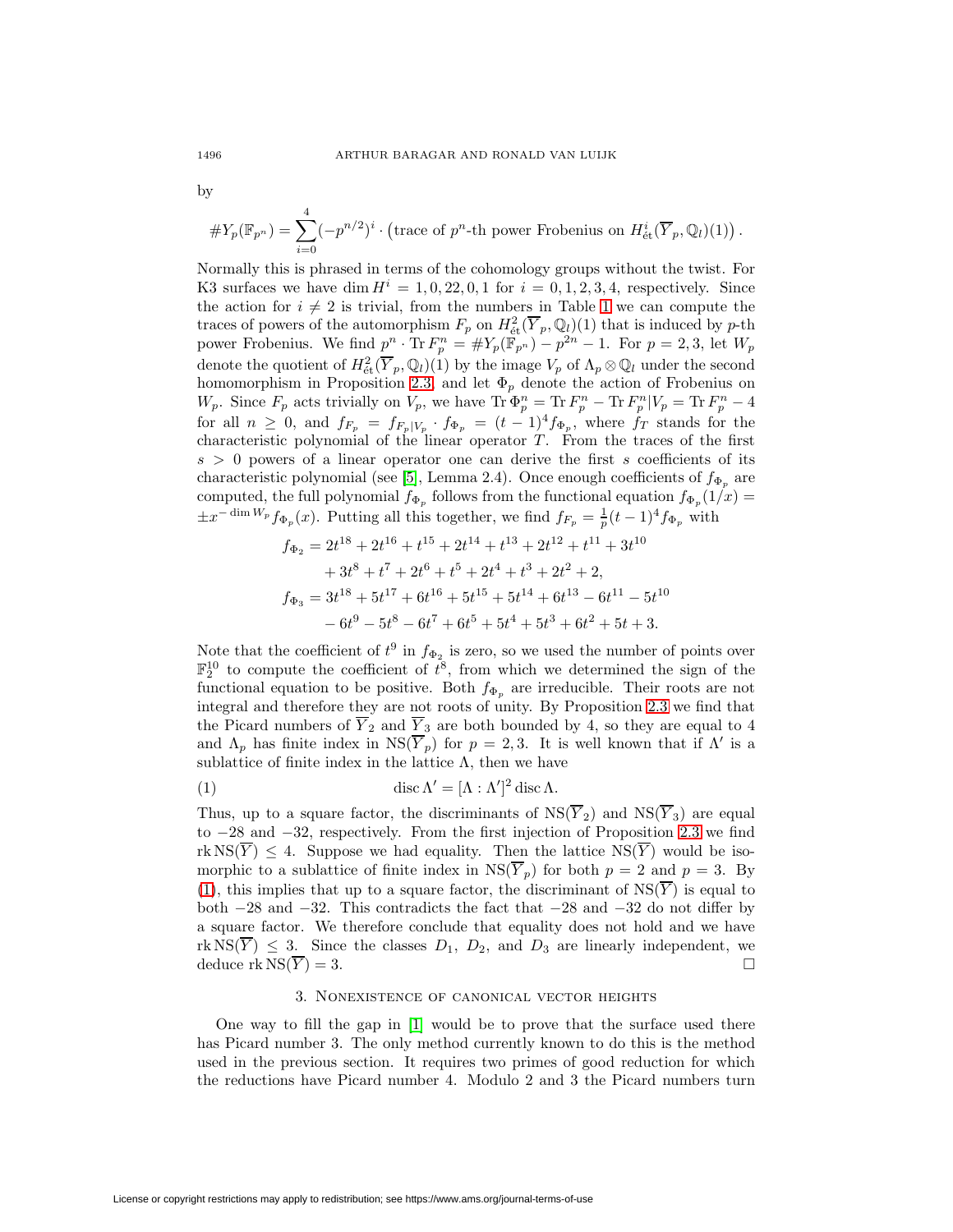TABLE 2. Estimates for  $\hat{h}_{E_{ijk}}(P_0)$  for the permutations  $(i, j, k)$  of  $(1, 2, 3)$ .

<span id="page-4-0"></span>

| $\boldsymbol{n}$ | (1, 2, 3) | (1,3,2)   | (2,1,3)   | (2,3,1)   | (3, 1, 2) | (3, 2, 1) |
|------------------|-----------|-----------|-----------|-----------|-----------|-----------|
|                  | 0.3438678 | 1.0306631 | 1.7914641 | 2.0624775 | 1.7723601 | 1.6340533 |
|                  | 0.4711022 | 1.0326396 | 1.8311032 | 2.1288087 | 1.8613679 | 1.7950761 |
|                  | 0.4745990 | 1.0365615 | 1.8328300 | 2.1330968 | 1.8675712 | 1.7982461 |
|                  | 0.4747015 | 1.0364020 | 1.8329385 | 2.1332594 | 1.8679417 | 1.7986626 |
| 5                | 0.4746928 | 1.0364196 | 1.8329585 | 2.1332721 | 1.8679467 | 1.7986781 |

out to be 16 and 6, respectively (depending on Tate's conjecture). The computations required to calculate the Picard number modulo larger primes are currently beyond our ability as counting points takes too much time. We therefore redo the calculations in [\[1\]](#page-5-1) for one of the surfaces of Theorem [2.1.](#page-1-0)

For the remainder of this section, let Y denote the surface associated to  $H = 0$ as in Theorem [2.1.](#page-1-0) Then Y has Picard number 3. As in [\[1\]](#page-5-1), we let  $\sigma_i$  denote the involution associated to the 2–to–1 projection  $Y \to \mathbb{P}^1 \times \mathbb{P}^1$  along the *i*-th copy of  $\mathbb{P}^1$  in  $\mathbb{P}^1 \times \mathbb{P}^1 \times \mathbb{P}^1$ , and for  $i, j, k \in \{1, 2, 3\}$ , we set  $\sigma_{ijk} = \sigma_i \sigma_j \sigma_k$ . Let  $\mathcal{D}^* = \{D_1^*, D_2^*, D_3^*\}\$ be the basis that is dual to the basis  $\mathcal{D} = \{D_1, D_2, D_3\}$  of  $NS(\overline{Y})\otimes \mathbb{R}$ . Let the heights  $h_{D_i}$  be defined by  $\pi_i$  and the usual logarithmic height on  $\mathbb{P}^1(\mathbb{Q})$ . Then  $h_{D_i}$  is a Weil height associated to  $D_i$  and

$$
\mathbf{h} = \sum_{i=1}^{3} h_{D_i} D_i^*
$$

is a vector height, so for every divisor class  $E \in \text{NS}(\overline{Y}) \otimes \mathbb{R}$ , a Weil height  $h_E$ associated to E is up to  $O(1)$  given by  $P \mapsto h(P) \cdot E$ .

Vector heights also satisfy the property that  $h(\sigma P) = \sigma_* h(P) + O(1)$  for all  $\sigma \in \text{Aut}(Y)$  and all  $P \in Y(\mathbb{Q})$ , where  $\sigma_*$  acts on  $\text{NS}(\overline{Y}) \otimes \mathbb{R}$  and bounds on the error term may depend on  $\sigma$  but not on P. We say a vector height  $\hat{\bf h}$  is a *canonical* vector height if the error term is zero for all  $\sigma$  and all P.

Suppose  $\sigma$  is an automorphism of Y and that the pullback  $\sigma^*$  acting on  $NS(\overline{Y})\otimes\mathbb{R}$ has a real eigenvalue  $\omega > 1$  with associated eigenvector E. Silverman [\[2\]](#page-5-3) defined the canonical height (with respect to  $\sigma$ ) to be

$$
\hat{h}_E(P) = \lim_{n \to \infty} \omega^{-n} h_E(\sigma^n P).
$$

The canonical height  $\hat{h}_E$  and the canonical vector height  $\hat{h}$  satisfy the relation  $h_E = \mathbf{h} \cdot E$  (see [\[1\]](#page-5-1)).

Set  $\gamma = \frac{1}{2}(1 + \sqrt{5})$ . Then  $\alpha$  and  $\omega$  in [\[1\]](#page-5-1) are equal to  $\gamma^2$  and  $\gamma^6$ , respectively. Suppose  $(i, j, k)$  is a permutation of  $(1, 2, 3)$ . The eigenvector  $E_{ijk}$  of  $\sigma_i^* \sigma_j^* \sigma_k^* = \sigma_{kji}^*$ associated to the eigenvalue  $\omega$ , as defined in [\[1\]](#page-5-1), equals  $\frac{1}{2}\gamma(-D_i + \gamma D_j + \gamma^2 D_k)$ . Set  $P_0 = ([0:1],[0:1],[0:1])$ . Table [2](#page-4-0) contains the estimates  $\omega^{-n} \mathbf{h}(\sigma_{kji}^n P_0) \cdot E_{ijk}$  of the canonical height  $h_{E_{ijk}}(P_0)$  (canonical with respect to  $\sigma_{kji}$ ) for all permutations  $(i, j, k)$  and  $n \in \{1, \ldots, 5\}.$ 

These estimates appear to converge geometrically, as expected. We believe, without rigorous proof, that the estimates of the canonical heights for  $n = 5$  are correct up to an error of at most 0.0001 and are probably correct up to 0.00001. The six estimates in Table [2](#page-4-0) give us six linear equations in the three components of